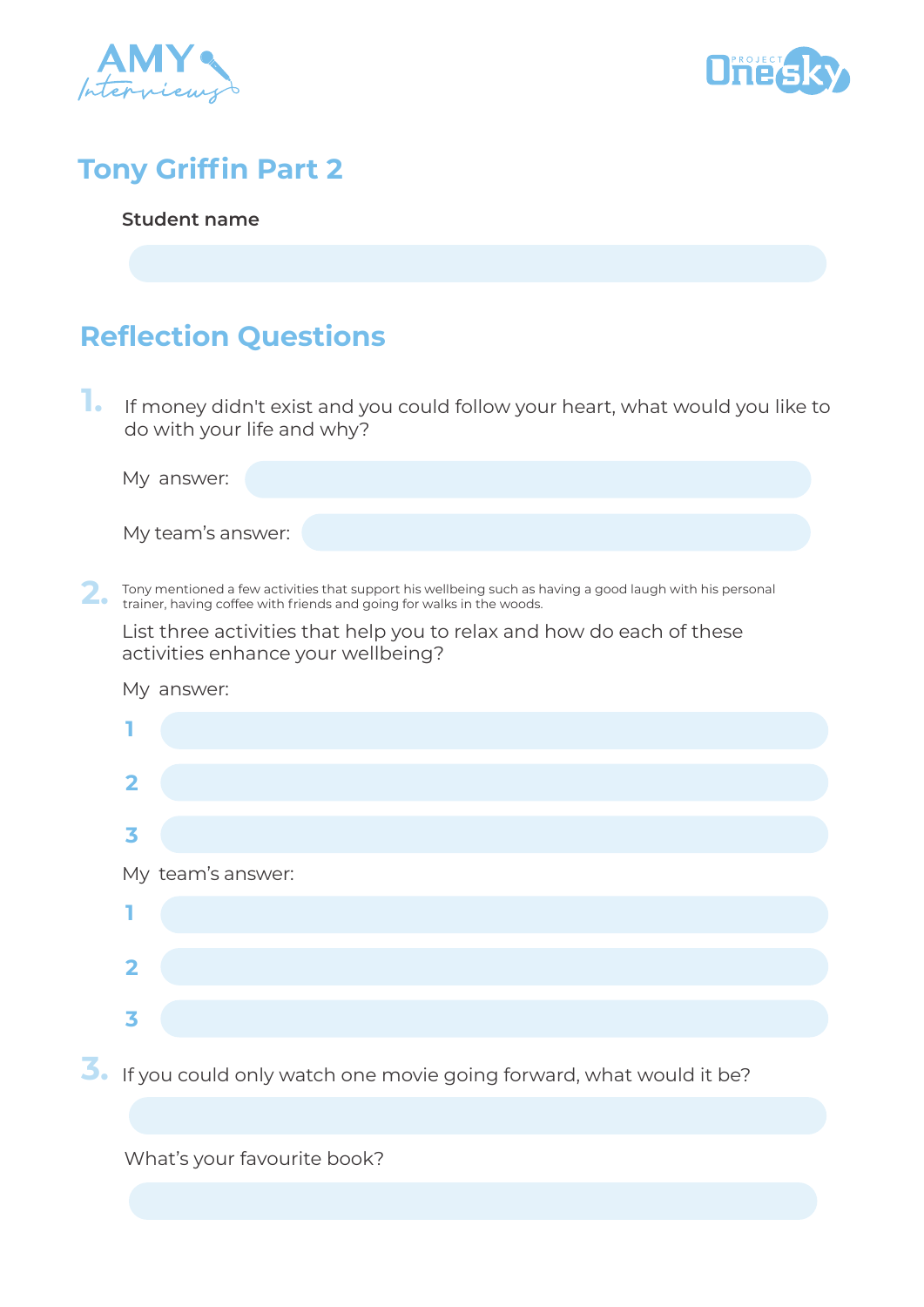



Where is your happy place?

When you aren't working, what do you like to do to relax and look after your own wellbeing?

If you had to choose only 3 words to describe yourself, which 3 would you choose?

### **Habit Building**

This week is about building courage by facing your fears. Review the small action steps you wrote down in the first workshop and your task this week is to apply each step by taking action. As Tony would say "just go for it!".

#### **Lesson summary:**

- J\_\_\_\_\_\_\_\_\_\_\_\_\_\_\_\_ is the biggest fear for teens, but in reality it is the biggest fear for adults as well. When you start to live independently from the opinions of others magic starts to happen because you come from who you are and what you are here to do, rather than live in a way based on what everyone expects you to do. **I.**
- **II.** The h\_\_\_\_\_\_\_\_\_\_\_\_\_\_\_\_\_\_ is your thinking mind and is everything you believe about the world and all the rules you learned. The head is usually frightened of being judged. The h\_\_\_\_\_\_\_\_\_\_\_\_\_\_\_\_ is what you feel and the feelings you have about something. Unlike the head it is encouraging. The s\_\_\_\_\_\_\_\_\_\_\_\_\_\_\_\_\_ is who you really are. It wants you to get bigger, expand and just "go for it".
- **III.** The d\_\_\_\_\_\_\_\_\_\_\_\_\_\_\_\_\_\_\_\_\_\_ of who we want to be is locked inside of us and the job of our life is to find the codes to break the lock. The dream is different for every person. Dreams can also change as you grow. The important question is to ask yourself "Who do I want to become?" and "Where do I want to go?"